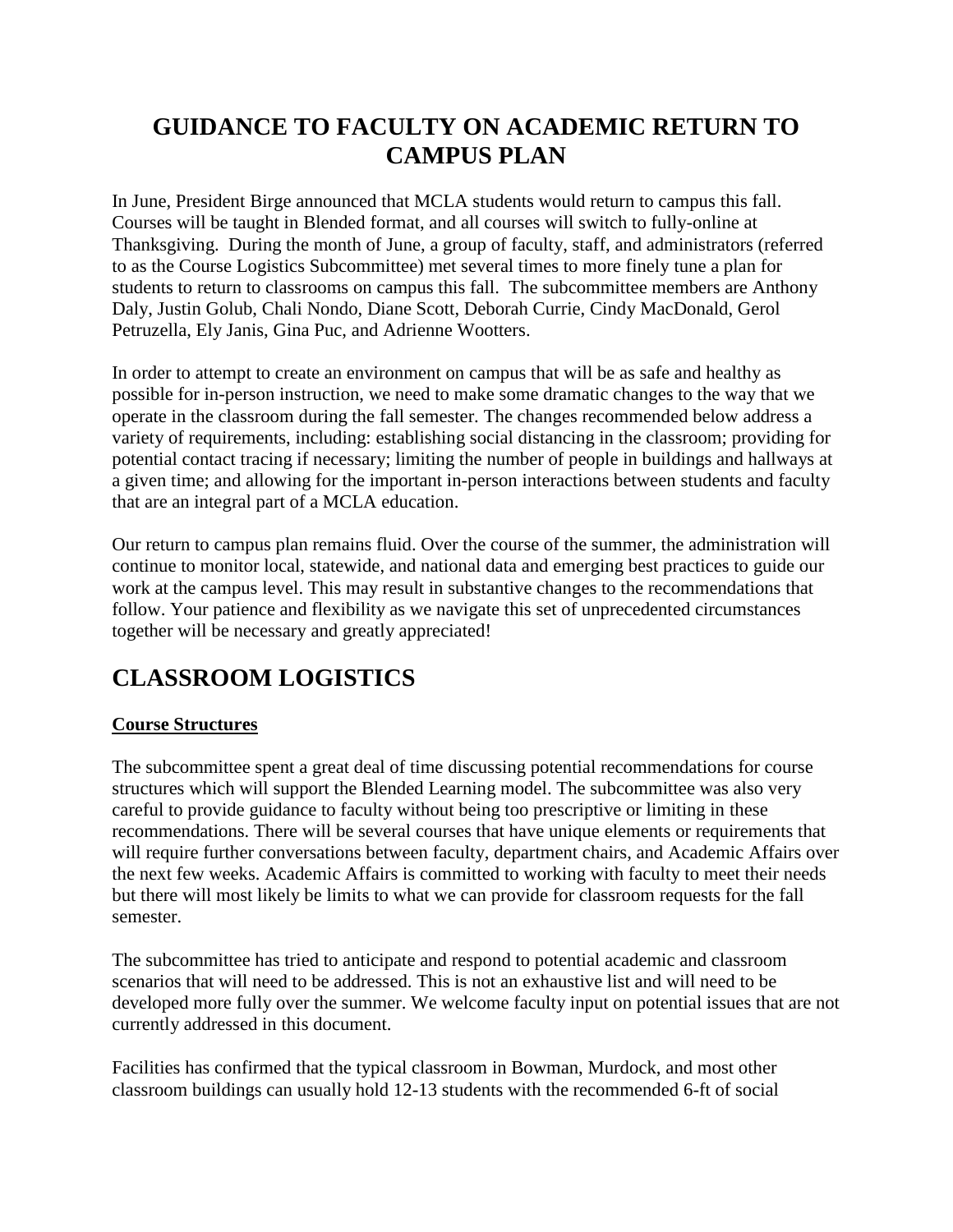distancing between classmates and between students and the faculty. There are also a limited number of spaces on campus that can accommodate social distancing guidelines for larger groups of students.

#### **The subcommittee offers the following recommendations for course structures in the fall:**

- Typical classes of over 12-13 students (contingent on classroom assignment) will be divided in half into Group A and Group B by the Registrar. Course A/B divisions will automatically be made by the Registrar and submitted to faculty by early August. Faculty may review and revise initial student division within one week, if desired. If no revision is desired, no action is needed.
- In specific and unique circumstances this plan can be varied in cooperation with the professor, their chair, and with Academic Affairs' consent.
- For TR and MW courses, professors will meet one day in person per week with Group A and one day in person per week for Group B.
- For MWF courses, the Registrar will also assign the days that courses will meet in person (i.e. MW, WF, MF). For MWF courses, the Registrar will also divide students into Groups A and B. Assigning meeting days is a necessary step in order to meet the limited classroom space available for the fall because of the need for maintaining social distance in classrooms. Academic Affairs has not yet determined the formula for how these course meeting day assignments will be made.
- For MWF courses, professors will meet one day in person per week with Group A and one day in person per week for Group B. Academic Affairs recommends that their third day meeting be done online. There is the possibility, however, (based on classroom availability) for MWF classes to meet with Group A and Group B on the third day in alternating weeks. If a professor would like to do this, they should direct their request to their department chair and to the Registrar to see if classroom space is available to meet this request.
- TR and MW courses with fewer than 12-13 students will meet as one group in person as scheduled. MWF courses with fewer than 12-13 students will meet in person as a group at least twice per week and will be assigned a meeting time and days by the Registrar. If a professor would like for their MWF class with fewer than 12-13 students to meet in person three times a week, they should direct their request to their department chair and to the Registrar to see if classroom space is available to meet this request.

For all non-standard courses (1 credit, labs, 4 credits, studios, 1-day a week, etc.)

• The professor and department chair shall determine course schedule and division (if needed) within the parameters of social distancing. Meeting structures for these courses must be approved by Academic Affairs and submitted to the Registrar by July  $20<sup>th</sup>$ . A Departmental Course survey has been sent to department chairs to identify such courses in their department and return to Academic Affairs.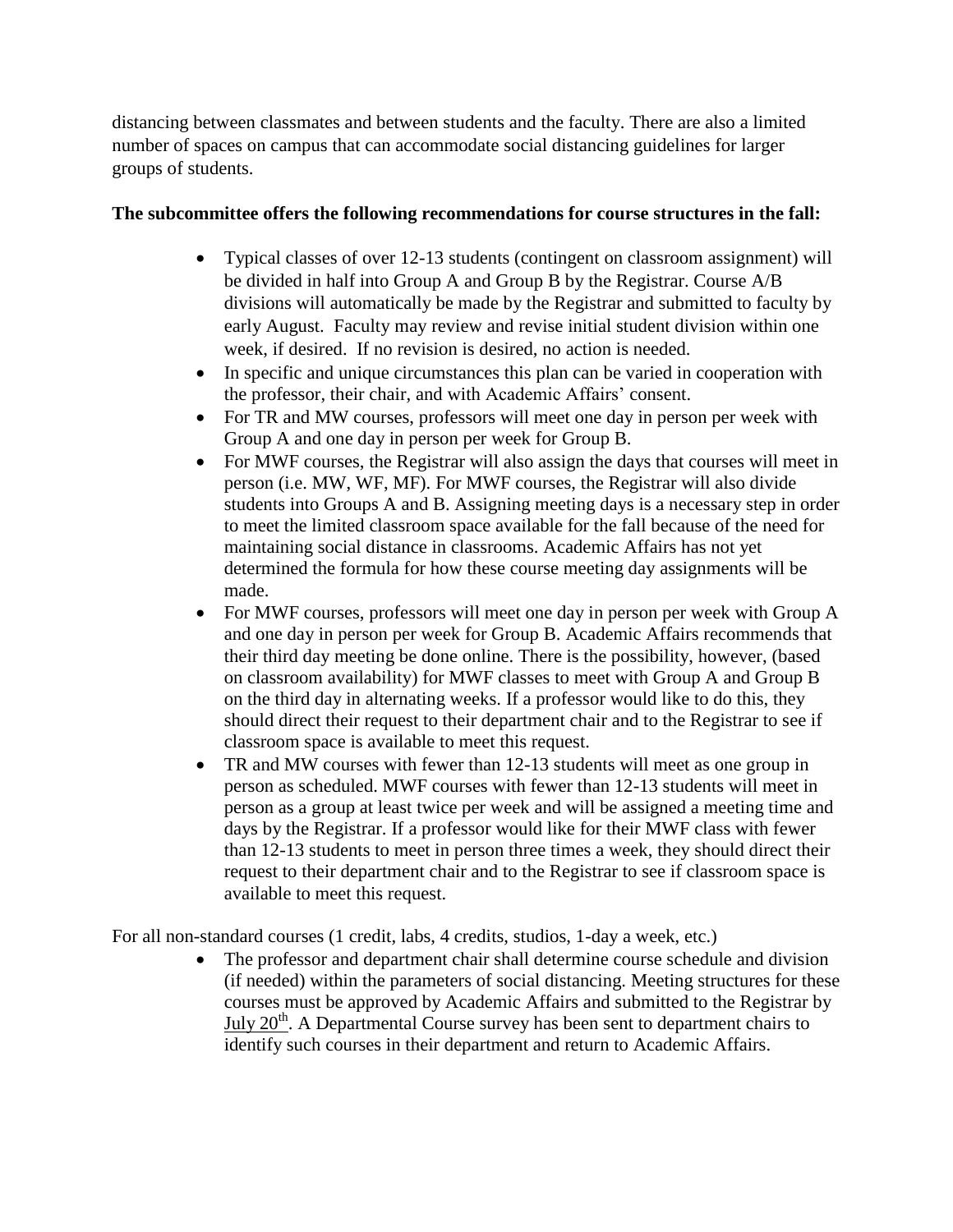#### **Course Scheduling and Student Schedules**

#### **The subcommittee offers the following recommendations in the fall for course scheduling:**

- It is necessary to maintain a record of all in-person classroom meetings so individualized information will be readily available for contact tracing if needed.
	- o The Registrar will keep track of what students are on campus on what day by assigning each group in a course its own Course Registration Number (CRN): i.e. Group A has one CRN and Group B has a different CRN for the same course. For cross-listed courses, there may be more CRNs assigned as well. The Registrar will inform Academic Technology of CRN changes so that they can work with faculty preferences for setting up their course Canvas pages.
	- o Student schedules will appear similar to those for hybrid courses; both the class meeting day and the "online" day will be listed. Thus, assigning these CRNs will also provide clarity to students on where they should be on what time and day.
	- o Assigning CRNs to each group will also identify clearly to the student that they must be available during the scheduled course time, regardless of whether they are reporting to campus or learning online. The schedule will also emphasize to students that they are obligated to be engaged in the course during each scheduled class period. **Faculty should not schedule synchronous course meetings for students outside their assigned class meeting times.**

#### **Department Chair survey**

 Academic Affairs has asked Chairs to complete a survey only for courses that are not "standard" based on typical classroom space used, typical classroom equipment needed, or a typical schedule of MW, MWF, or TR. In this survey, department chairs were asked to confer with their faculty to identify any courses they prefer to divide into groups themselves, rather than having the Registrar create the student groups. Department Chairs will identify such courses in their department and return the survey to Academic Affairs.

#### **First-year students**

- The Registrar's office will place all incoming first-year students into a full course schedule. The class rosters will then be broken into groups in the same fashion as other courses.
- Building these schedules is on hold as Admissions gathers incoming first-year students' courses preferences and until after Academic Affairs knows which courses will only be offered online, which will be determined by the faculty who apply for and receive exemptions.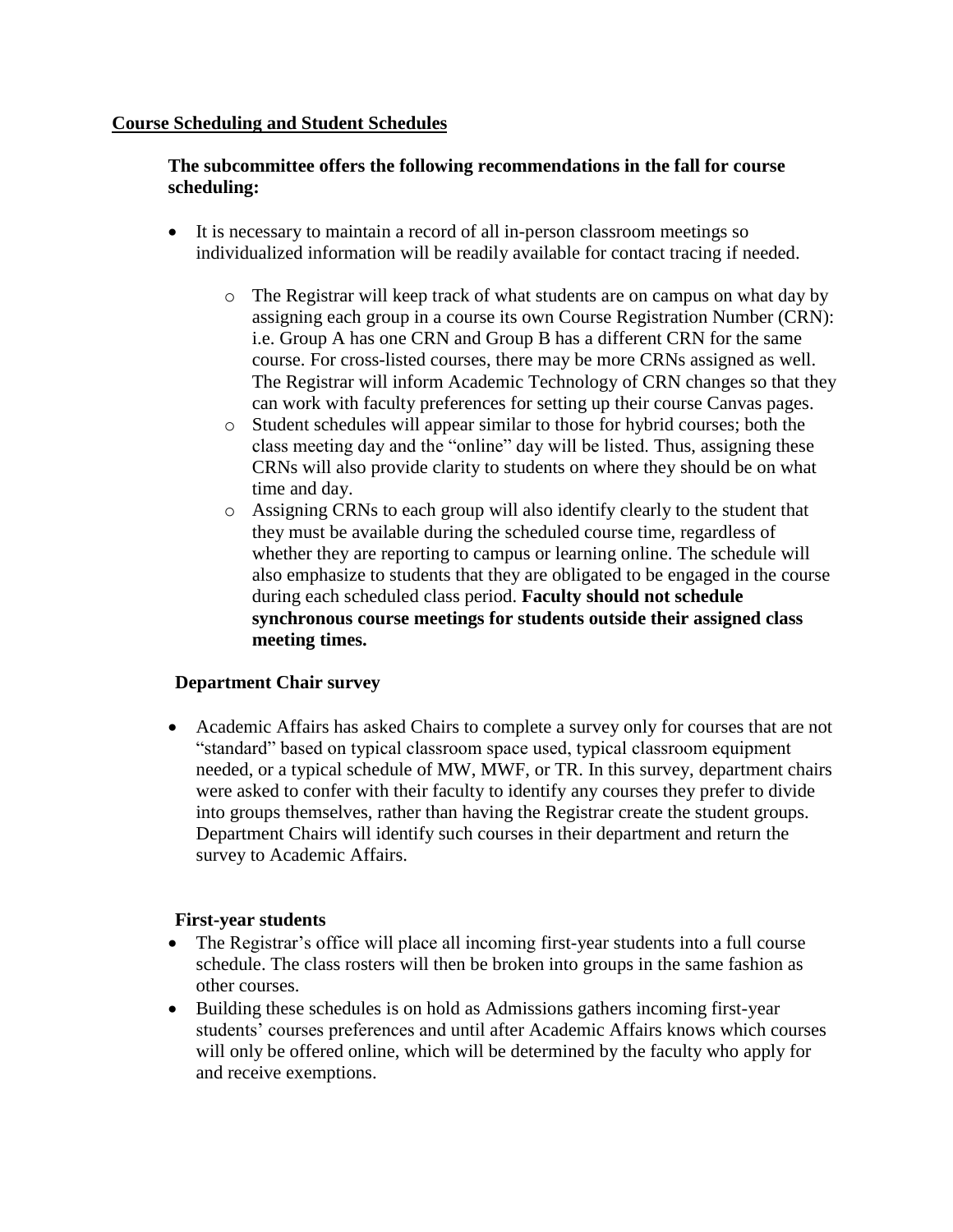- First-year students will be placed in a First Year Cohort course along with a companion course that will share the same cohort. Their remaining three courses will be registered based on the department preferences that were given to Academic Affairs.
- Welcome Week Academies and the First 8 Weeks programming are being worked out logistically. Some of the content will likely be online.

### **Add/Drop**

- The Registrar's office is working to create a Dynamic Form to facilitate the add/drop process.
	- o All of us must adhere strictly to the cap for number of seats in a class
		- We cannot exceed physical limitations of the classroom spaces
		- The Registrar will have access to data about how many seats are physically set up in each classroom
	- o Academic Affairs will work to communicate and familiarize students and faculty about this new process for the fall semester.

#### **Classroom setup**

- Classrooms will be set up to follow social distancing guidelines of 6 feet between individual students as well as the faculty member.
- Tape markers will be put on the ground to signify where desks should be and also to signify an area at the front of the room that is reserved exclusively for the faculty member. Though faculty might like to arrange the desks and classroom furniture differently for legitimate pedagogical reasons, **Academic Affairs will mandate that faculty and students cannot move classroom furniture into other arrangements because of our need to strictly adhere to social distance guidelines.**
- MCLA is installing 50 pan-tilt-zoom (PTZ) cameras, microphones, and computers into classrooms in various buildings across campus. The cameras will arrive in mid-July and Information Technology and Facilities will be working to install them as quickly as possible. As these classrooms are outfitted with these cameras, Academic Technology will provide opportunities for faculty to make appointments to test them out and provide training. The majority of classrooms will be equipped with these PTZ cameras. In the limited circumstances where they are not installed, Information Technology will work with faculty and department chairs on alternate solutions for these spaces.
- For a beginning introduction to the capabilities of these new cameras, please click on this [link](https://web.microsoftstream.com/video/2122ae2e-9776-40fe-882f-5c46e970037d) to watch an introductory video produced by Academic Technology.
- For classroom settings with special needs (i.e. labs, studios, performance spaces) Academic Affairs will do its best to accommodate individual faculty requests, but there may be limits to what is possible.
- For classes that are larger than 25 or that cannot be split up easily, there are a limited number of spaces where these classes will be scheduled.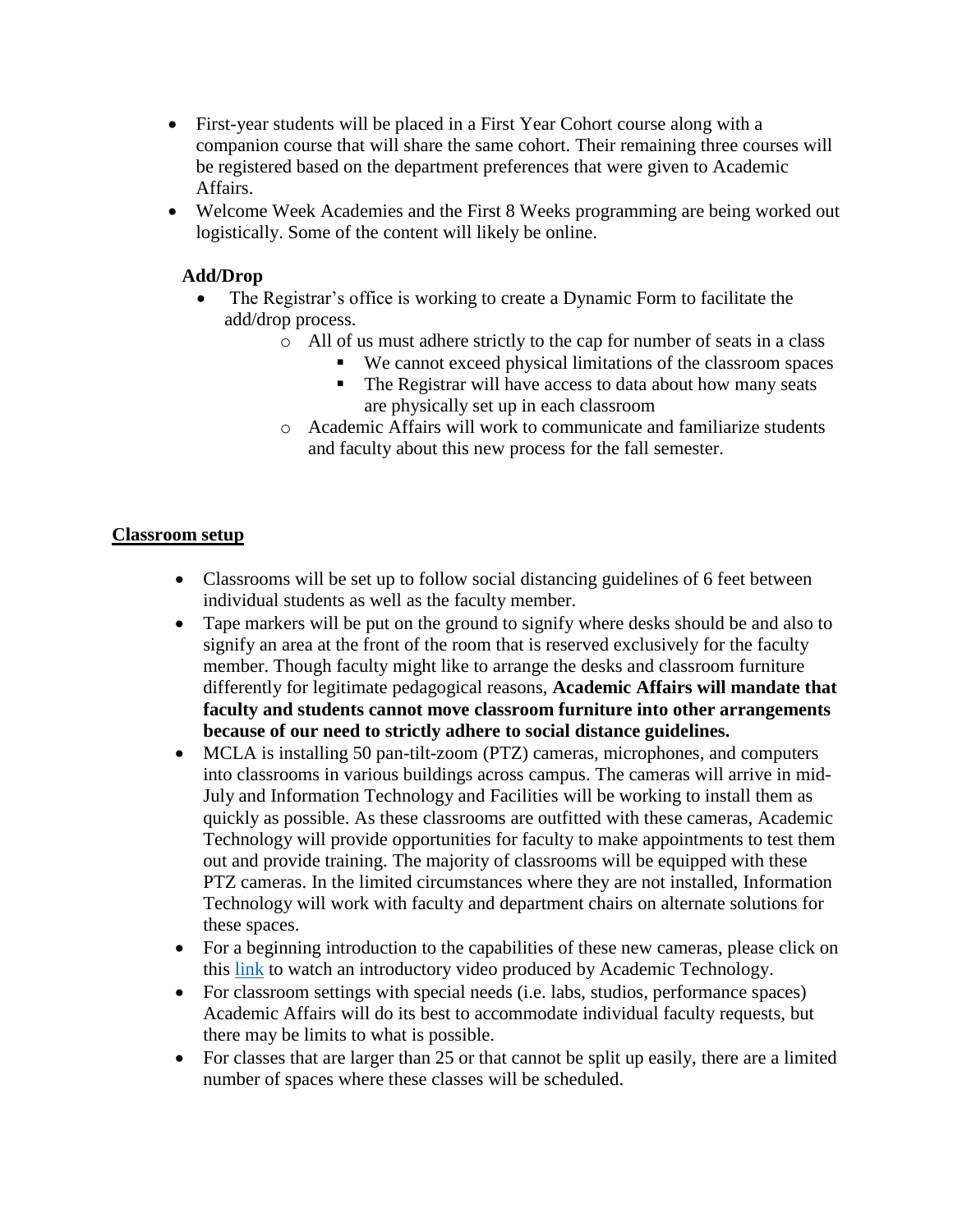**It is important to note that Fall 2020 semester classroom assignments may change from previously published locations in response to logistical and scheduling needs, and faculty may be placed in classrooms that do not match their original classroom requests.**

#### **Classroom Cleaning**

We are finalizing our cleaning protocol based on guidance provided by DCAMM (Division of Capital Asset Management) and other entities and will be publishing a cleaning FAQ shortly. The current working model is for classrooms to be cleaned 2- 3 times per day by facilities based on conversations within the cleaning/operations subcommittee, which included faculty representation. Separate provisions will be made for lab spaces in consultation with CSI faculty**.** Spray bottles of disinfectant will also be placed in classroom buildings.

## **CLASSROOM RECOMMENDATIONS**

#### **Accommodations for Students**

Students have been informed that since MCLA will be fully open this fall, they should expect to be on campus and in the classroom. However, students who are immunocompromised or meet other criteria for exception may want to take all their courses online. Other students might desire an all-online schedule because they are anxious about being in the classroom or they simply do not want to leave their home.

Work is underway to create a uniform process for student exceptions to be reviewed by a committee of appropriate departments and to work with the students individually. Students may request to take only the scheduled fully online courses. Special consideration will be given to those who are immunocompromised, a member of another high-risk category, or presenting with a disability making on-campus study under planned conditions a challenge. While we stand ready to accommodate students who are at higher risk than others to ensure they can continue to learn, it is important to note that the number of online courses available will be limited. Academic Affairs (including the Registrar and CSSE) will work to accommodate extenuating circumstances, but they cannot guarantee a completely remote schedule that will maintain a student's timeline of scheduled graduation.

Some students will have difficulty managing the Blended Learning format. If you have any questions about adjusting your course materials or delivery to accommodate students with diverse needs, please contact Gerol in Academic Technology or Cindy MacDonald in CSSE for advice and support.

Students may have technology or connectivity challenges. If so, please direct them to the Help Desk. You are encouraged to build into your courses options for students who cannot fully participate due to these issues. (For example, if you have a synchronous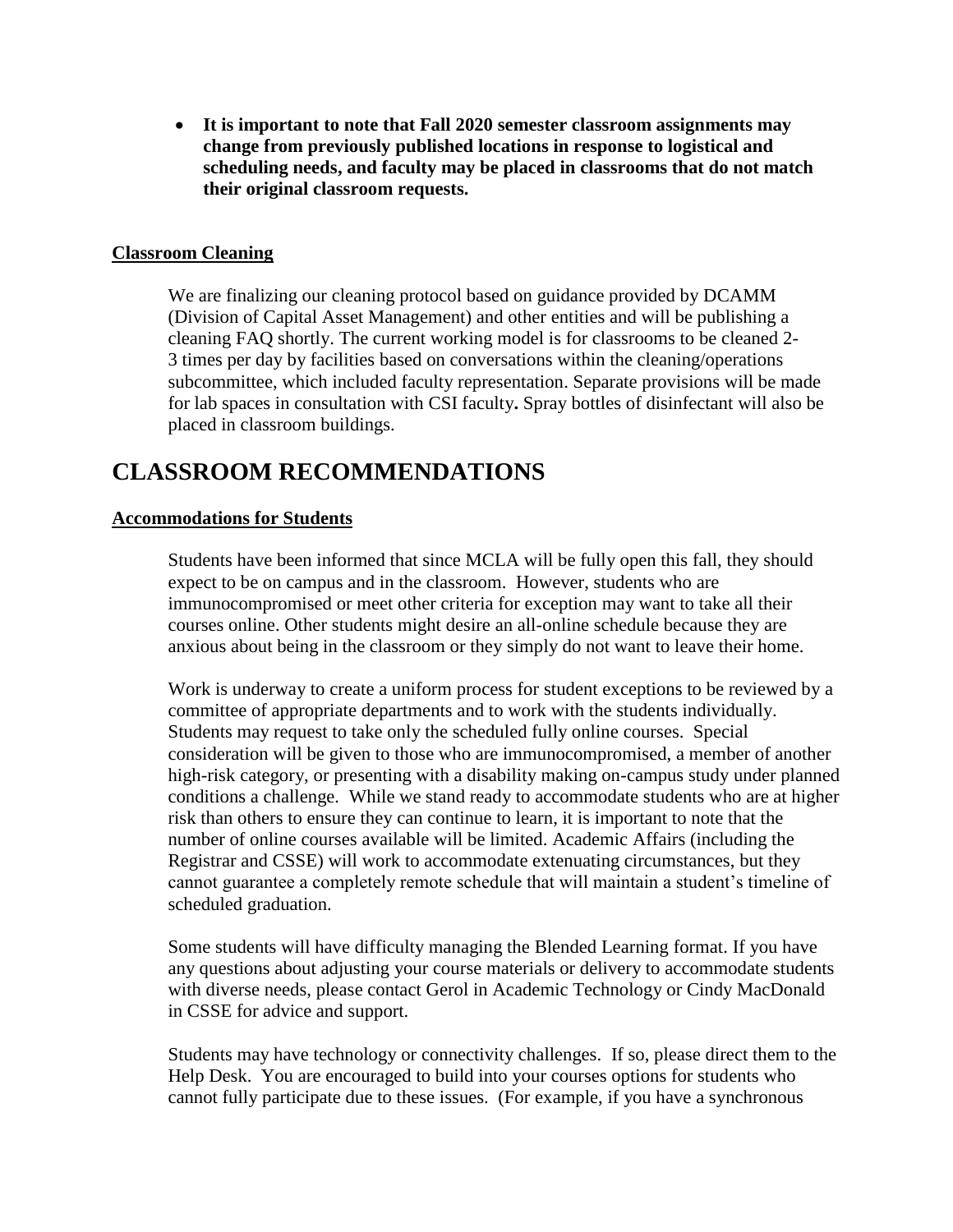portion of your course, please make accommodations for any student who is unable to get online at that time.)

#### **Attendance Guidelines for Blended Teaching**

It remains within the purview of faculty to determine their course attendance policy and practice, within the constraints of MCLA's Policy on Class Attendance and MCLA's reporting obligations under federal law. Academic Affairs strongly encourages faculty to use Canvas attendance to record their students' attendance. Having this information easily accessible could potentially be very important for contact tracing.

In addition, MCLA's Online and Hybrid Policy states that attendance in a hybrid course is measured proportionally to the stated percentage weight of both course components. While attendance in a physical classroom is widely understood, the concept as applied to digital presence is less well defined. **Faculty should clearly define, and articulate to students in the syllabus, what standards and behaviors they will use to measure attendance within the online and in-person portions of instructional time**.

Given the unpredictable nature of the current situation, we strongly recommend that faculty plan to be as accommodating, and flexible, as possible in applying policies such as attendance.

#### **Recommendations for Office Hours, Department Meetings, and Advising:**

The subcommittee recommends that as much as possible, faculty office hours, department meetings, and student advising should take place virtually and by appointment. This will require moving away from the drop-in culture for students that we are familiar with for the fall semester to ensure social distancing and other safety protocols are adhered to. More direct guidance on office hours and advising will likely come from impact bargaining between the MSCA Union and Council of Presidents. While the possibility of meeting with other faculty or students face to face exists, it is imperative that social distancing guidelines be observed by both faculty and students at all times. Student lounges and department conference rooms can still be used, **however, it is not possible for facilities to sanitize them after every use. It will be responsibility of users of these spaces to follow social distancing guidelines and to clean the area after each use with cleaning materials provided by the college.**

#### **Academic Affairs Statement on Faculty Intellectual Property**

As we are being forced by the COVID-19 pandemic to alter our pedagogies and to incorporate new technologies to meet the needs of our students, Academic Affairs believes it is vital to make the following statement in regards to faculty's intellectual property: Any course developed for the Fall 2020 semester remains the sole intellectual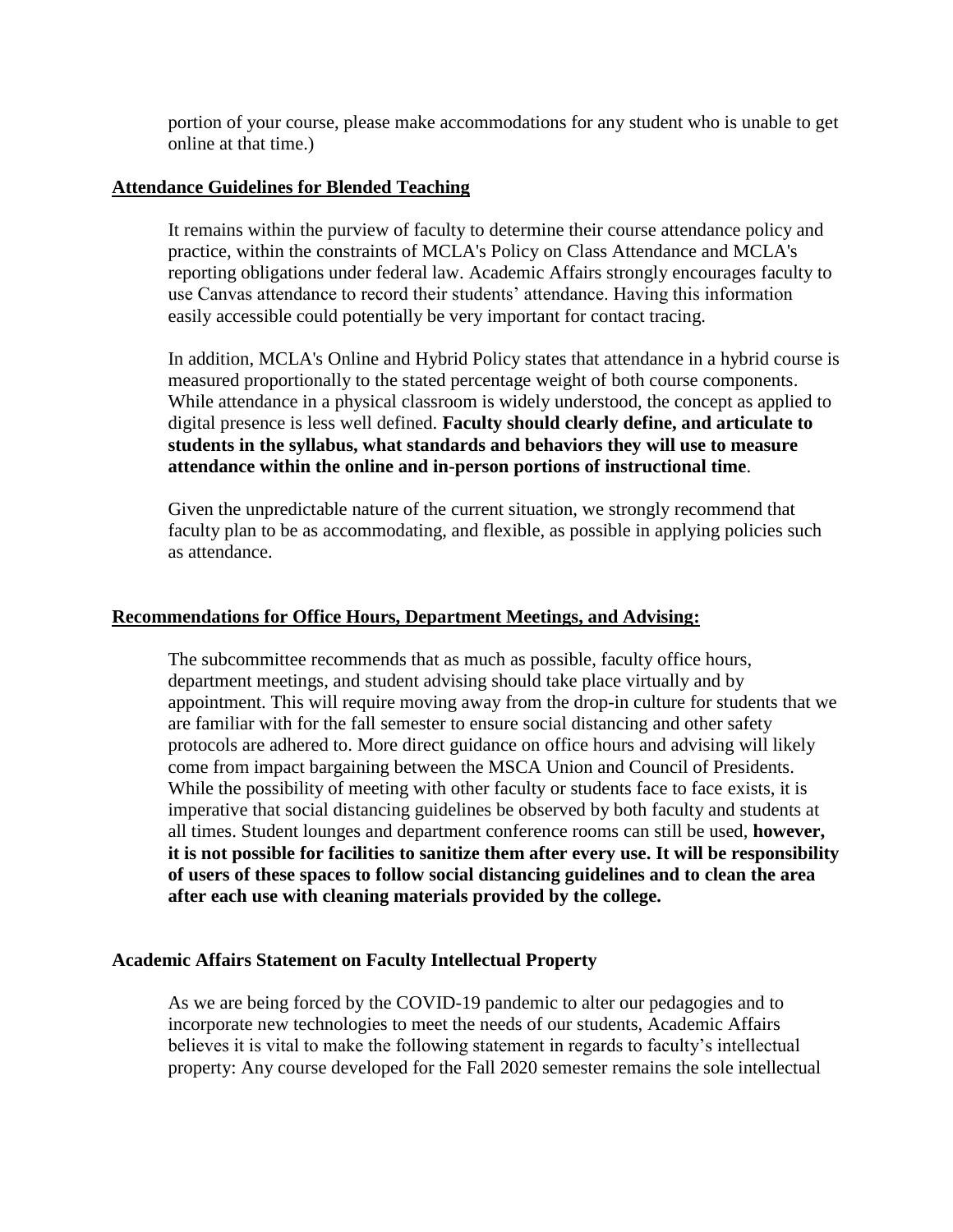property of the faculty member. The College shall not use faculty intellectual property without the express written consent of the faculty member.

#### **Addendum to Academic Honesty Policy**

**The subcommittee recommends that the following language and contract between student and instructor below be included in every faculty member's syllabi for the Fall 2020 semester:**

#### **Media Recording**

A college is a community of students and faculty interested in the search for knowledge and understanding. Essential to that search is a commitment to honesty and integrity. A component of this is the distribution of materials and technology used in MCLA courses. Sharing materials (documents, video and audio files, online materials, etc.) without the written consent of the course instructor is a violation of academic honesty. Violations will be reported to the Registrar, and appropriate sanctions will be applied.

I understand that my access to video and audio recordings in this class is for my personal educational use only. Class lectures, as presented, are the intellectual property of the instructor; comments made by other persons are their own intellectual property. I agree that I will not share or transfer recordings of such content by any method currently available or any method that may become available in the future. I agree that I will not provide copies of such recordings to others; upload, link, embed, or otherwise post them via file-sharing, social media, or other sites or services; enable anyone to view or hear them who is not currently enrolled in the course; or share them in any other way.

#### **Statement on Student Consent for being Recorded**

This class may use video or audio recordings of instructor and students, both online and in person, to better support learning in a blended format. Such recordings are for personal educational use only. Recordings which include student names, voices, or likenesses are educational records protected under FERPA, and must be available only to individuals currently enrolled in the class, unless permission is expressly granted otherwise. Recordings of Microsoft Teams video meetings are automatically access-controlled to participants only when posted in Stream.

The instructor will always inform you when course activity is being recorded. By accepting this policy, you give your consent to be recorded in this class. You may withdraw your consent to be recorded by informing your instructor in writing.

#### **Expectations for Students in the Classroom related to COVID-19**

In order to help provide for the safety of all faculty and students while in the classrooms, all students are required to engage in safe behaviors to help avoid the spread of COVID-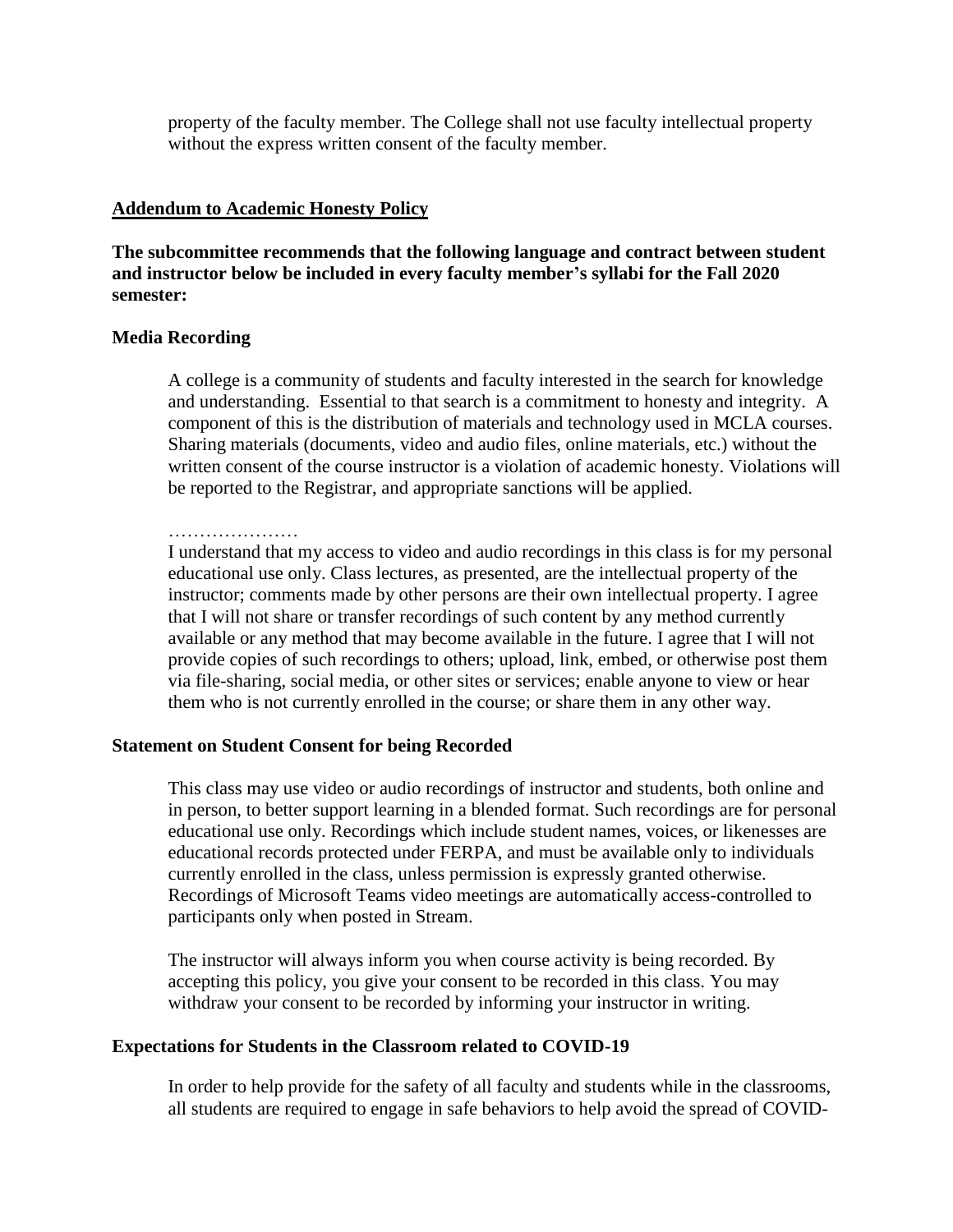19. All students must adhere to the classroom policies. Refusal to comply with the classroom policies will result in dismissal from the current class session.

All students are expected to comply with the following classroom or lab policies:

**Face coverings.** The CDC recommends wearing a face covering in public settings; therefore, **face coverings will be required for all students and faculty while in class no matter the size of the space**. By following this guideline, we can help minimize the transmission of the virus to others, which we know is spread between people interacting in close proximity through speaking, coughing, or sneezing.

**Social distancing**. While in the classroom, students and faculty are required to maintain a safe distance from one another. Social distancing is defined as six (6) feet between individuals. Classroom furniture has been set up to comply with the six feet social distance, and students or faculty **may not move the chairs or desks in classrooms or common spaces**.

# **BEST PRACTICES FOR BLENDED LEARNING**

The following are minimum recommendations for building your blended course. Beginning August 3, the Center for Academic Technology will announce a schedule of resources and events to explore these recommendations.

- Publish a Canvas course which includes: your syllabus, schedule, and assignments with due dates.
- Run the UDOIT report on your Canvas course to ensure minimum accessibility to all materials and activities.
- Identify which course outcomes, activities and materials require synchronous delivery, and which ones can use asynchronous delivery.
- Since technology infrastructure is supporting a greater part of your course, plan proactively for technology problems students may encounter: for example, by providing clear steps for students to follow.
- Plan to include a high degree of flexibility around policies, dates, and methods of communication; at the same time, clearly articulate the boundaries and constraints of your flexibility.
- Incorporate regular opportunities to check in with students and build a sense of shared community.
- As you assess the structure of your course activities, strive to ensure that students in your digital space do not have a "second-tier" experience relative to students in the physical space.